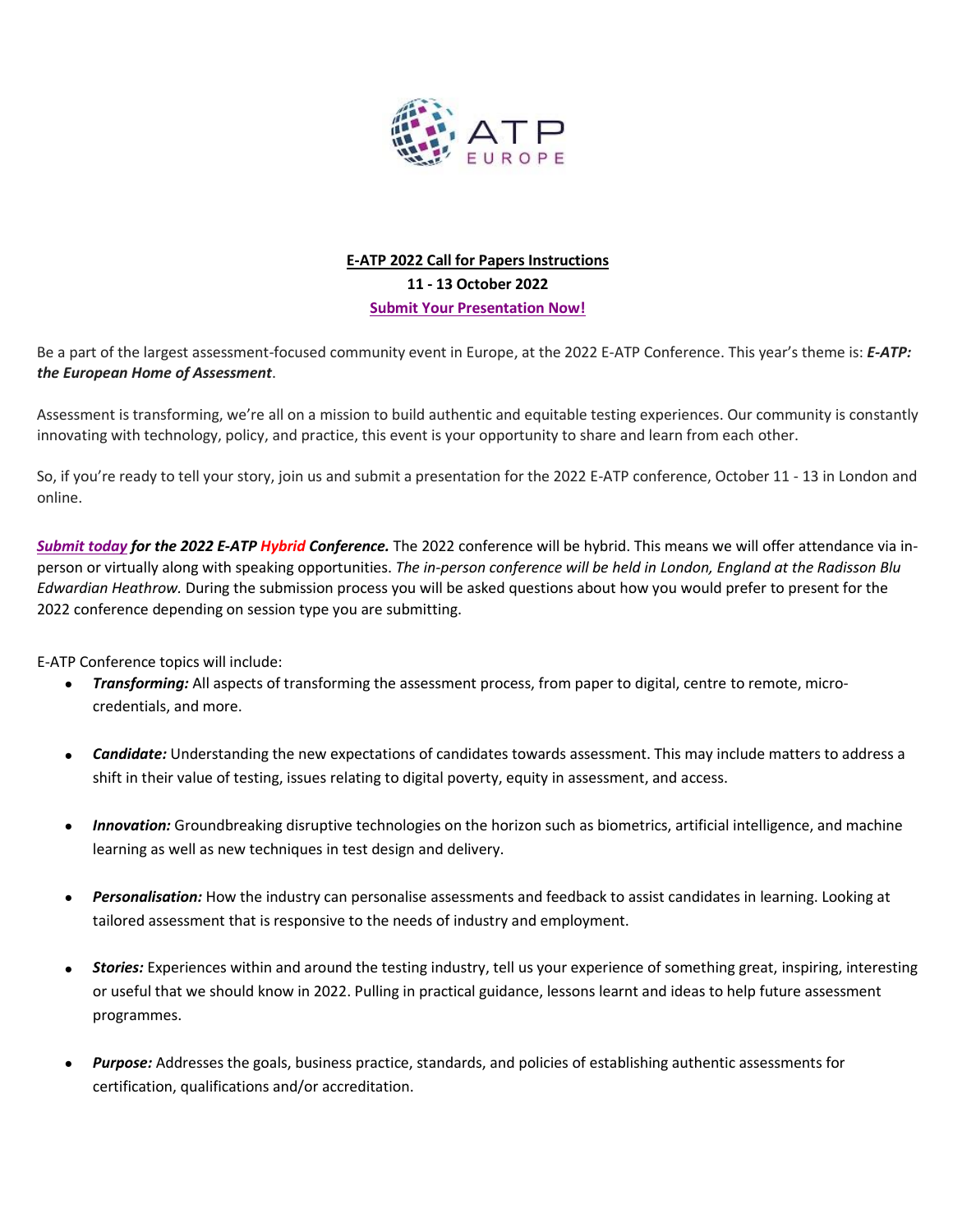#### **Guidance to submitters:**

- Papers should speak to the conference theme described above.
- All submissions should speak to the European context. Lessons learned from other geographies are welcomed in the learning they offer to Europe, but they must be framed and articulated for a European audience.
- Preference will be given to the following:
	- o Case study presentations.
	- $\circ$  Client Presentations or Vendor co-presentations with clients or user organisations.

### **Acceptance Limitations:**

 A maximum of three sessions (Sessions include: Workshops, Roundtables, Panel Discussions, and Presentations) per company are permitted at the conference, and a maximum of two sessions (Sessions include: Workshops, Roundtables, Panel Discussions, and Presentations) per presenter are permitted. Virtual Coffee Conversations and Sponsor Sessions are not included in this count.

#### **Requirements:**

presenters are expected to register for the conference at the conference rate at time of registration, book and pay for their hotel room if presenting onsite, and to provide their own laptop for the presentation.

#### **Session Types are defined as follows:**

- **Workshop –** A workshop is a 60-minute session where participants will learn and interact through structured group exercises/participation. Workshops can cover a variety of topics. *These sessions will be offered as in-person only.*
- **Roundtable -** A roundtable discussion is a 45-minute structured conversation with up to three speakers that bring a variety of perspectives to a subject to discuss with an audience who may participate by asking questions or inputting comments. This session must promote attendee engagement and their participation into the discussion. *These sessions will be offered as in-person only.*
- **Presentation –** A presentation is a 45-minute lecture style session consisting of 30-minutes for content and 15-minutes of audience Q&A. Presentations provide a rounded perspective on a topic(s). Sessions include one to three presenters from a single organisation or across multiple organisations . Sessions with two or three speakers must have two different companies or organisations. *These sessions will be offered virtually or in-person.*
- **Virtual Coffee Conversation –** Coffee Conversations are virtual 45-minute informal live chats with fellow conference attendees who share common interests within the industry. These do not include presentations. These sessions are all about direct engagement and exploration of ideas. *These sessions will be offered as virtual only.*
- **Panel Discussion -** A panel discussion is a 60-minute discussion between speakers to talk through one or more session topics, provide feedback on those topics, and brainstorm solutions that may be needed for those topics. Each panel discussion must include a minimum of three presenters from two different companies or organisations. *These sessions will be offered virtually or in-person.*
- **Ignite Session –** An ignite session is a high energy and innovative way to present content in a quick and concise format. Twenty presentation slides will automatically advance in 15-second intervals for a total presentation time of five minutes in length. Presentations includes 5 minutes for Q&A following the end of the presentation slides. *This session will be offered in-person only and will take place during a general session.*

#### **Selection of Topic Addressed:**

You must select the primary topic that your submission addresses. The E-ATP 2022 Conference Committee may alter this as they review and finalise sessions.

- **Transforming**
- **Candidate**
- **Innovation**
- **Personalisation**
- **Stories**
- **Purpose**